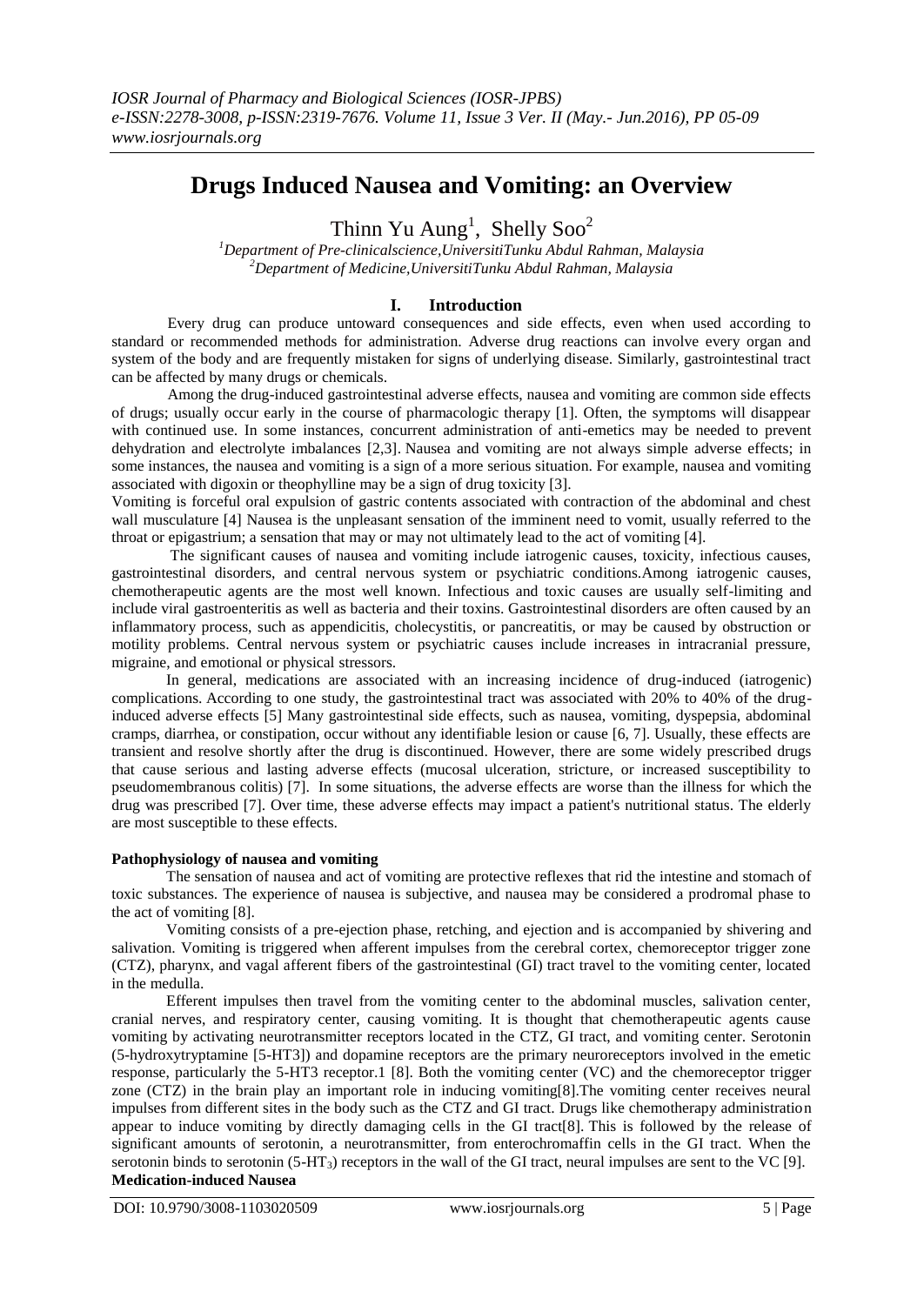When a patient who is not receiving chemotherapy presents with nausea, it is often difficult to determine the cause. In addition to medications, other causes (eg, migraine, emotional response, pregnancy, and gastrointestinal disorders) must be considered. Nausea caused by medications is typically acute rather than chronic and usually is seen shortly after starting a medication[9]. Medications can cause nausea via several mechanisms. Dopaminergic agonists, nicotine, digoxin, and opiates have been shown to act on the area postrema. Some agents (eg, nonsteroidal anti-inflammatory drugs [NSAIDs] and erythromycin) activate peripheral afferent pathways, stimulating the brainstem nuclei [9]. Nausea also can be induced through stimulation and activation of the chemoreceptor trigger zone (CTZ). Stimuli cause the CTZ to recognize a substance as foreign and activate the vomiting center.

The most common substances to cause stimulation are chemotherapy drugs, opiates, and ipecac syrup. Many other drugs (eg, antibiotics, NSAIDs, selective serotonin reuptake inhibitors [SSRIs], and digoxin) also can cause the activation of the CTZ[9]. The mechanism associated with a number of medication classes known to cause nausea remains unclear. Some of these include anti-arrhythmics, antihypertensives, diuretics, oral hypoglycemics, and oral contraceptives [9]. See in table 1.

| <b>Classification</b>                         | <b>Drugs</b>                                              |
|-----------------------------------------------|-----------------------------------------------------------|
| Analgesics<br>А.                              | Aspirin (local GI irritation)<br>1.                       |
|                                               | $\overline{2}$ .<br>NSAIDs (local GI irritation)          |
|                                               | 3.<br>Morphine and other Opioids                          |
| Cardiovascular medications<br><b>B.</b>       | 1.<br>Digoxin                                             |
|                                               | $\overline{2}$ .<br>Antiarrhythmics                       |
|                                               | 3.<br>Antihypertensives                                   |
|                                               | <b>Beta Blockers</b><br>a.                                |
|                                               | Calcium Channel Blockers<br>b.                            |
|                                               | <b>Diuretics</b><br>c.                                    |
| Dopamine antagonist<br>C.                     | 1.<br>L-Dopa                                              |
|                                               | 2.<br>Bromocriptine                                       |
| Antibiotics<br>D.                             | 1.<br>Erythromycin                                        |
|                                               | 2.<br>Tetracycline                                        |
|                                               | 3.<br><b>Sulfonamides</b>                                 |
|                                               | Antituberculous medications<br>4.                         |
|                                               | 5.<br>Acyclovir                                           |
| Ε.<br>Chemotherapeutic medications            | Cisplatinum,<br>Dacarbazine,<br>1.<br>Severe:             |
|                                               | Nitrogen mustard                                          |
|                                               | $\overline{2}$ .<br>Moderate:<br>Etoposide, Methotrexate, |
|                                               | Cytarabine                                                |
|                                               | Mild: Fluorouracil, Vinblastine, Tamoxifen<br>3.          |
| F.<br>Miscellaneous medications and therapies | 1.<br>Estrogens (especially high dose)                    |
|                                               | 2.<br>Oral Contraceptives                                 |
|                                               | 3.<br>Sulfasalazine                                       |
|                                               | Azathioprine<br>4.                                        |
|                                               | 5.<br>Radiation Therapy                                   |
|                                               | Oral Hypoglycemic medications<br>6.                       |
| Neurologic medications<br>G.                  | Antiparkinsonian medications<br>1.                        |
|                                               | $\overline{2}$ .<br>Anticonvulsants                       |

**Table 1.Vomiting as Adverse Effect at Therapeutic Dosage**

Many factors contribute to the severity of chemotherapy-induced vomiting [10]. Each drug has a specific emetogenic potential (eg, minimal, moderate, high)[10]. For example, cisplatin has a high emetogenic potential and vinblastine has minimal emetogenic potential. Depending on the chemotherapeutic drug, the emetogenic potential can increase with escalating dose[11].The emetogenic potential of cyclophosphamide can be moderate or high depending upon the dose. When chemotherapeutic drugs such as cyclophosphamide and doxorubicin are co- administered, the emetogenic potential is greater than that of either drug alone[11,12]. Chemotherapy-induced vomiting is more common in females and younger patients [12]. See in table 2.

|  | Table 2. Chemotherapy agents that can cause nausea and vomiting |
|--|-----------------------------------------------------------------|
|  |                                                                 |

| Level   | <b>Frequency of N/V</b>           | Drugs/agents                  |  |
|---------|-----------------------------------|-------------------------------|--|
| Minimal | risk (less than 10%) of vomiting: | • Alemtuzumab                 |  |
|         |                                   | • Asparaginase                |  |
|         |                                   | • Bevacizumab                 |  |
|         |                                   | • Bleomycin                   |  |
|         |                                   | • Cetuximab                   |  |
|         |                                   | • Cladribine                  |  |
|         |                                   | • Cytarabine (very low doses) |  |
|         |                                   | • Decitabine                  |  |
|         |                                   | • Denileukindiftitox          |  |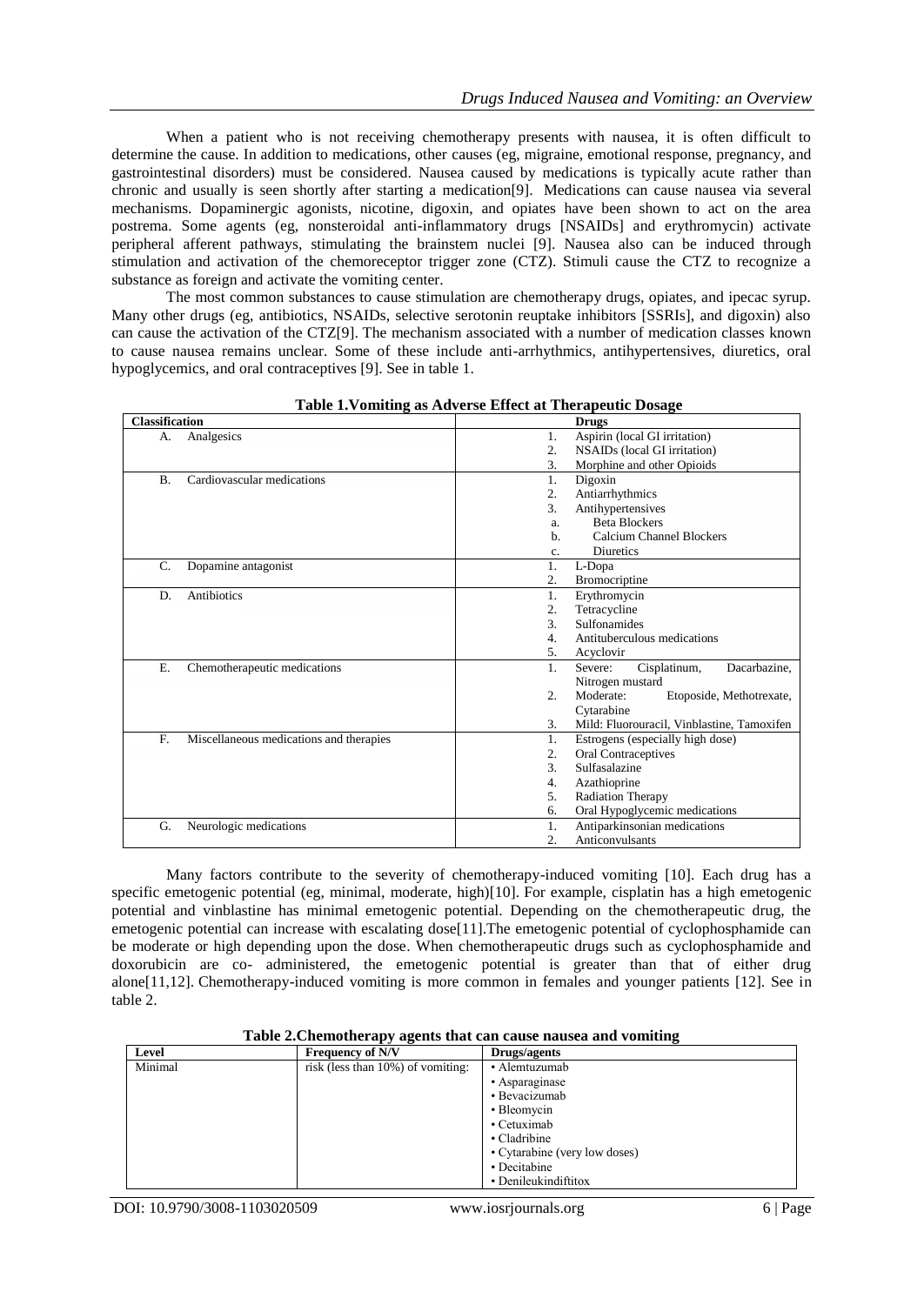|                          |                                 | • Dexrazoxane                                  |
|--------------------------|---------------------------------|------------------------------------------------|
|                          |                                 | • Fludarabine                                  |
|                          |                                 | • Gemtuzumab                                   |
|                          |                                 | • Interferon alfa (low dose)                   |
|                          |                                 | • Ipilimumab                                   |
|                          |                                 | • Methotrexate                                 |
|                          |                                 |                                                |
|                          |                                 | • Nelarabine                                   |
|                          |                                 | • Ofatumumab                                   |
|                          |                                 | • Panitumumab                                  |
|                          |                                 | • Pegaspargase                                 |
|                          |                                 | · Peginterferon                                |
|                          |                                 | • Pertuzumab                                   |
|                          |                                 | • Rituximab                                    |
|                          |                                 | • Temsirolimus                                 |
|                          |                                 |                                                |
|                          |                                 | • Trastuzumab                                  |
|                          |                                 | • Valrubicin                                   |
|                          |                                 | • Vinblastine                                  |
|                          |                                 | • Vincristine                                  |
|                          |                                 | • Vincristine,                                 |
|                          |                                 | • Vinorelbine                                  |
| Moderate risk            | (30% to 90%) of vomiting:       | · Aldesleukin (higher doses)                   |
|                          |                                 | • Amifostine (higher doses)                    |
|                          |                                 |                                                |
|                          |                                 | · Arsenic trioxide                             |
|                          |                                 | • Azacitidine                                  |
|                          |                                 | • Bendamustine                                 |
|                          |                                 | • Busulfan (high doses)                        |
|                          |                                 | • Carboplatin                                  |
|                          |                                 | • Carmustine (lower doses)                     |
|                          |                                 | • Clofarabine                                  |
|                          |                                 | • Cyclophosphamide (lower doses)               |
|                          |                                 |                                                |
|                          |                                 | • Cytarabine (high doses)                      |
|                          |                                 | • Dactinomycin                                 |
|                          |                                 | · Daunorubicin                                 |
|                          |                                 | • Doxorubicin                                  |
|                          |                                 | • Epirubicin                                   |
|                          |                                 | • Idarubicin                                   |
|                          |                                 | · Ifosfamide                                   |
|                          |                                 |                                                |
|                          |                                 | · Interferon alfa (higher doses)               |
|                          |                                 | • Irinotecan                                   |
|                          |                                 | • Melphalan (higher doses)                     |
|                          |                                 | • Methotrexate (high doses)                    |
|                          |                                 | • Oxaliplatin                                  |
|                          |                                 | · Temozolomide                                 |
| High risk                | (greater than 90%) of vomiting: | AC combination which is doxorubicin given with |
|                          |                                 |                                                |
|                          |                                 | cyclophosphamide                               |
|                          |                                 | • Carmustine (high-dose)                       |
|                          |                                 | · Cisplatin (moderate to high doses)           |
|                          |                                 | • Cyclophosphamide (high-dose)                 |
|                          |                                 | · Dacarbazine                                  |
|                          |                                 | • Doxorubicin (high doses)                     |
|                          |                                 | • Epirubicin                                   |
|                          |                                 | · Ifosfamide (high doses)                      |
|                          |                                 | • Streptozocin                                 |
|                          |                                 |                                                |
| Moderate to high risk of |                                 | Altretamine                                    |
| vomiting:                |                                 | • Busulfan (high doses)                        |
|                          |                                 | • Crizotinib                                   |
|                          |                                 | • Cyclophosphamide (high doses)                |
|                          |                                 | • Estramustine                                 |
|                          |                                 | • Etoposide                                    |
|                          |                                 | • Lomustine (single day)                       |
|                          |                                 |                                                |
|                          |                                 | • Mitotane                                     |
|                          |                                 | • Procarbazine                                 |
|                          |                                 | · Temozolomide (high doses)                    |
|                          |                                 | • Vismodegib                                   |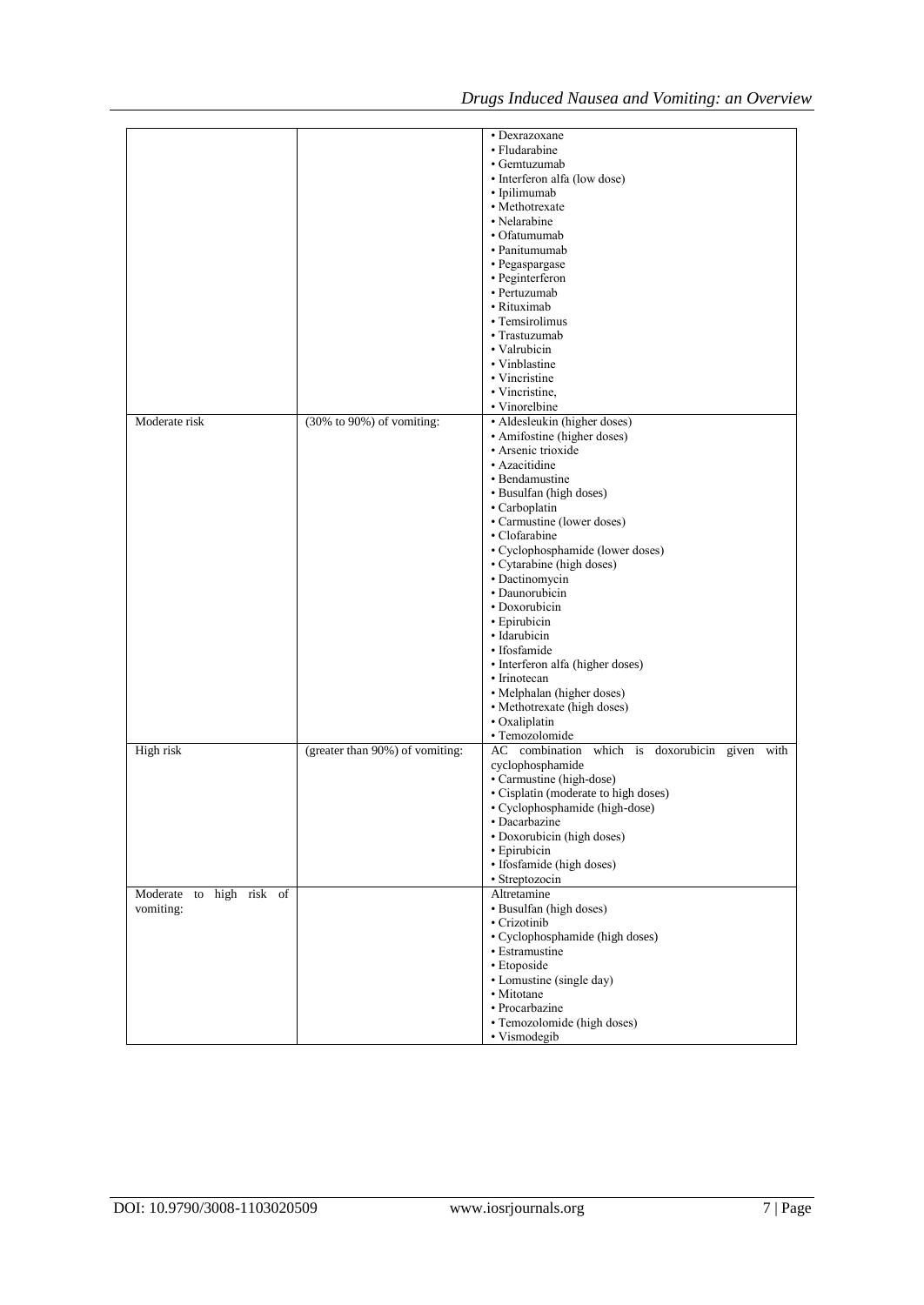

## **Management of Nausea and vomiting**

General guideline

Firstly, review the 3-step process for evaluating nausea and vomiting recommended by the American Gastroenterological Association. The 3 recommended steps are as follows:

- Recognize and correct symptoms, such as dehydration or electrolyte abnormalities.
- Try to identify the underlying cause and provide specific therapy.

Use empiric therapy if no cause can be identified.The non-pharmacologic interventions are summarized in the Figure.

Therapies for known etiologies of nausea and vomiting include the following:

- ondansetron/dexamethasone for acute chemotherapy-induced nausea and vomiting and metoclopramide/dexamethasone for delayed chemotherapy-induced nausea and vomiting;
- tricyclic antidepressants for adults with cyclic vomiting syndrome;
- supportive treatment and possible gastric pacing for gastroparesis; and droperidol/dexamethasone or ondansetron for postoperative nausea and vomiting.



**Figure 2 General guideline for management of nausea and vomiting[13]**

#### **Pharmacologic Agents**

When non- pharmacologic recommendations do not work, patients can turn to pharmacologic agents to prevent and/or treat nausea caused by medication use. Dopamine antagonists, such as promethazine and prochlorperazine, are especially effective for opioid-induced nausea, but can be beneficial for nausea caused by other medications as well. They are a good choice for short-term offenders, such as antibiotics and NSAIDS.